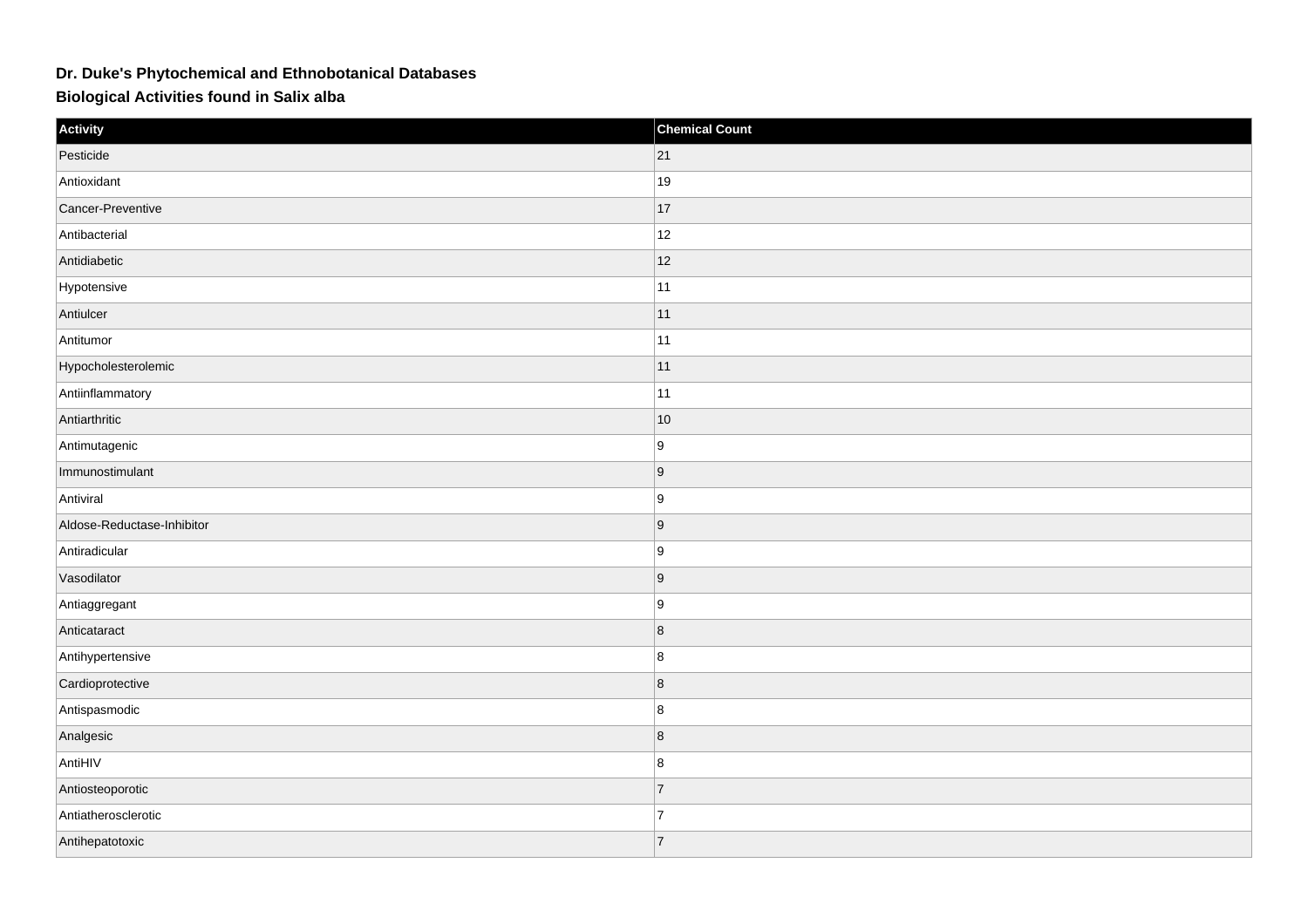| Activity                   | <b>Chemical Count</b> |
|----------------------------|-----------------------|
| Hypoglycemic               | $\overline{7}$        |
| Antirheumatic              | $\overline{7}$        |
| Fungicide                  | $\overline{7}$        |
| Antileukemic               | $\overline{7}$        |
| Antiherpetic               | 7                     |
| Diuretic                   | 7                     |
| Antimetastatic             | $\,6$                 |
| Antiallergic               | $6\phantom{a}$        |
| Antidepressant             | 6                     |
| Antihistaminic             | $\sf 6$               |
| ACE-Inhibitor              | $\,6$                 |
| Anxiolytic                 | 6                     |
| Cyclooxygenase-Inhibitor   | $\,6$                 |
| Hemostat                   | 6                     |
| Antiobesity                | 6                     |
| Hepatoprotective           | $\sf 6$               |
| Antisyndrome-X             | $\,6$                 |
| Immunomodulator            | 6                     |
| Xanthine-Oxidase-Inhibitor | $\overline{5}$        |
| Antifeedant                | $\vert 5 \vert$       |
| Antiacne                   | $\overline{5}$        |
| AntiPMS                    | $\sqrt{5}$            |
| Allelochemic               | $\vert$ 5             |
| Antialzheimeran            | $\vert$ 5             |
| Antiaging                  | $\vert$ 5             |
| Antinociceptive            | $\vert 5 \vert$       |
| Antiedemic                 | $\overline{5}$        |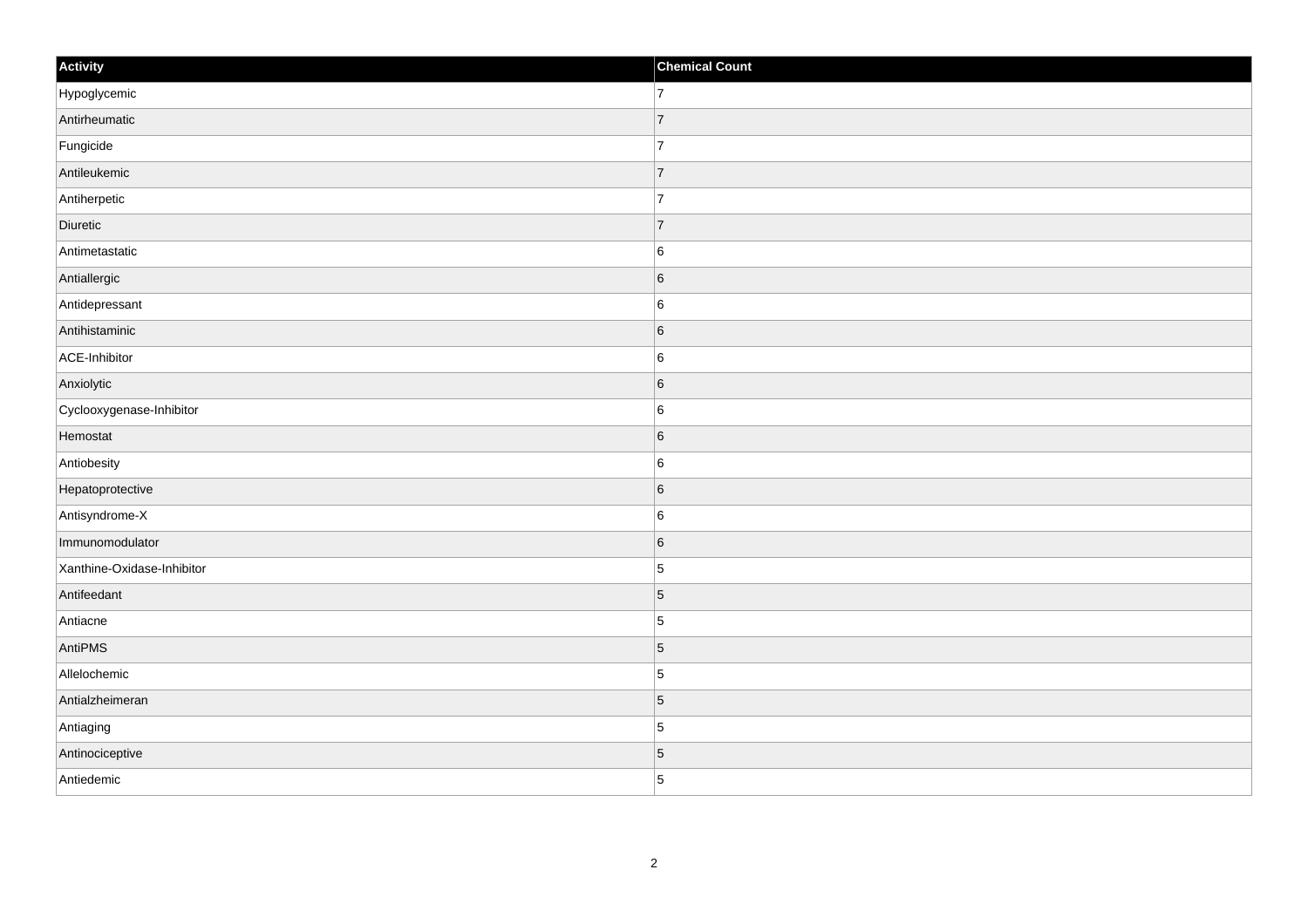| Activity                          | <b>Chemical Count</b> |
|-----------------------------------|-----------------------|
| Antialcoholic                     | $5\phantom{.0}$       |
| Antifatigue                       | 5                     |
| Antidementia                      | $\overline{5}$        |
| Apoptotic                         | $\overline{5}$        |
| AntiLyme                          | $\overline{5}$        |
| Antiasthmatic                     | $\overline{5}$        |
| Anticoronary                      | $\overline{5}$        |
| Antitumor (Lung)                  | 5                     |
| COX-2-Inhibitor                   | $\overline{5}$        |
| Anticancer                        | $\overline{5}$        |
| Antiproliferant                   | $\overline{5}$        |
| Antistress                        | $\overline{5}$        |
| Antiperoxidant                    | $\overline{5}$        |
| Lipoxygenase-Inhibitor            | $\overline{5}$        |
| NF-kB-Inhibitor                   | $\vert 4 \vert$       |
| Antiepileptic                     | $\overline{4}$        |
| Antiseptic                        | $\overline{4}$        |
| Antiangiogenic                    | $\overline{4}$        |
| COX-1-Inhibitor                   | $\overline{4}$        |
| Prooxidant                        | $\overline{4}$        |
| Allergenic                        | $\overline{4}$        |
| Antiplaque                        | $\overline{4}$        |
| cAMP-Phosphodiesterase-Inhibitor  | $\overline{4}$        |
| Antitumor (Breast)                | $\overline{4}$        |
| Ornithine-Decarboxylase-Inhibitor | $\overline{4}$        |
| Chemopreventive                   | $\overline{4}$        |
| Antimigraine                      | $\vert 4 \vert$       |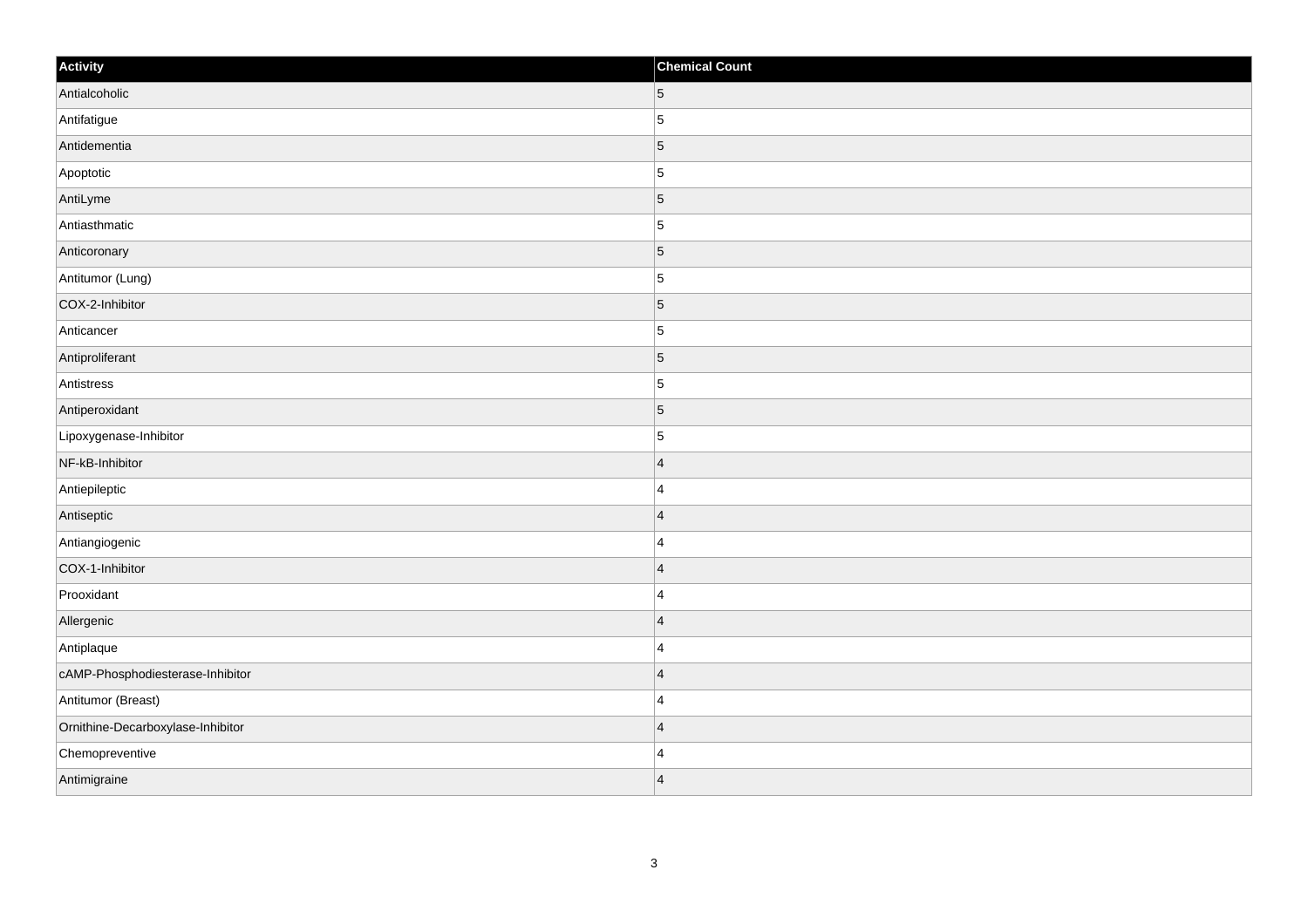| Activity                   | <b>Chemical Count</b> |
|----------------------------|-----------------------|
| Antimelanomic              | $\vert$ 4             |
| Insulinogenic              | $\vert$ 4             |
| Antidermatitic             | 4                     |
| Antimaculitic              | $\vert$ 4             |
| Antiarrhythmic             | 4                     |
| Antihangover               | 4                     |
| Antitumor-Promoter         | $\vert$ 4             |
| Cytotoxic                  | $\vert$ 4             |
| Laxative                   | 4                     |
| Antimenopausal             | $\vert$ 4             |
| Topoisomerase-II-Inhibitor | 4                     |
| Antineuralgic              | $\vert 4$             |
| Anticlimacteric            | $\vert$ 4             |
| Antipyretic                | 3                     |
| Anticariogenic             | 3                     |
| Insectiphile               | $ 3\rangle$           |
| Anticanker                 | 3                     |
| Myorelaxant                | 3                     |
| Antinitrosaminic           | $ 3\rangle$           |
| TNF-alpha-Inhibitor        | $\vert 3 \vert$       |
| Antiglaucomic              | 3                     |
| Antiperiodontitic          | $ 3\rangle$           |
| AntiRaynaud's              | 3                     |
| Antiparkinsonian           | 3                     |
| Protein-Kinase-C-Inhibitor | $ 3\rangle$           |
| Antidecubitic              | $\vert 3 \vert$       |
| AntiCrohn's                | 3                     |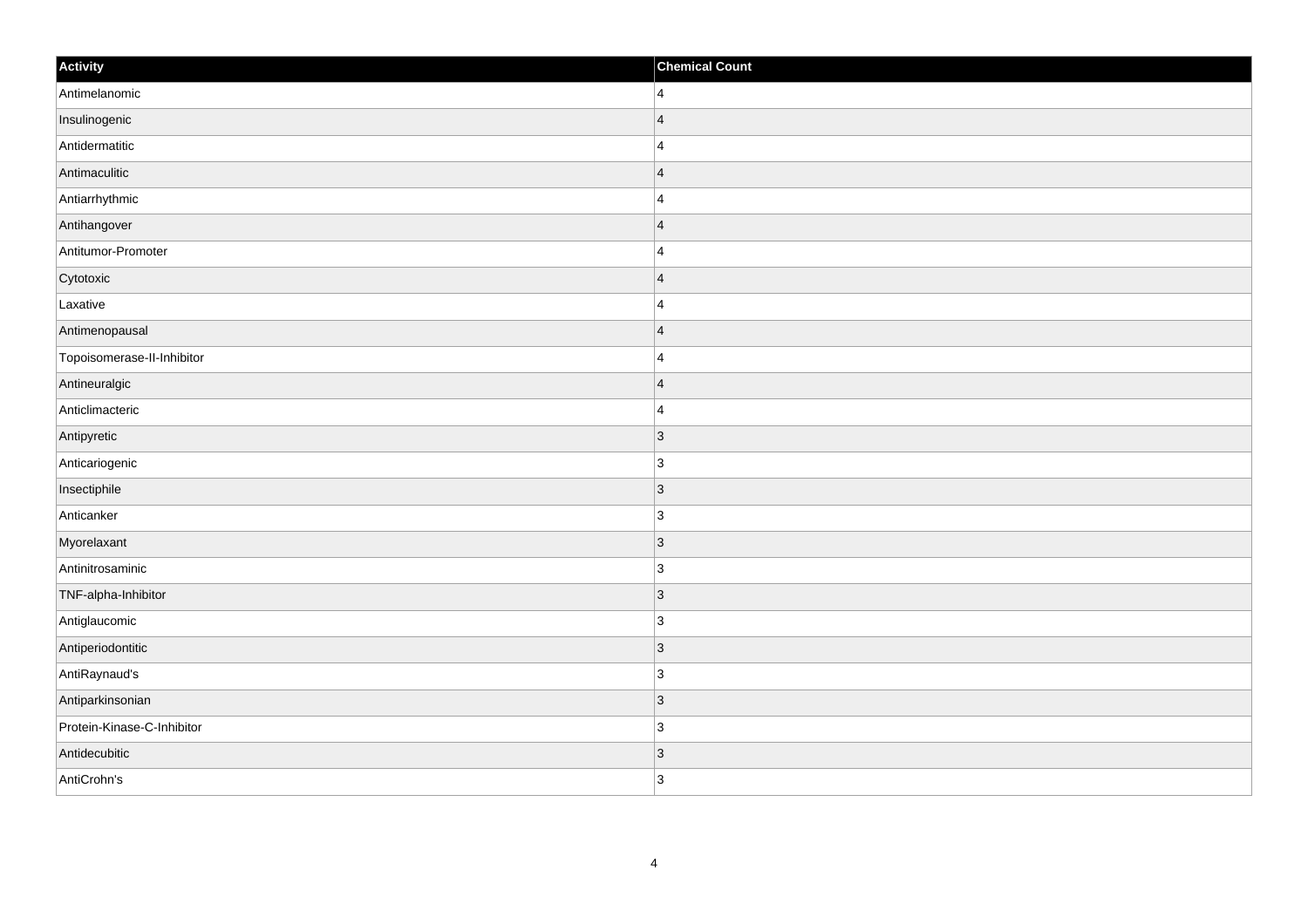| Activity                         | <b>Chemical Count</b> |
|----------------------------------|-----------------------|
| Antilithic                       | $\overline{3}$        |
| Carcinogenic                     | 3                     |
| Metal-Chelator (Copper)          | $\vert$ 3             |
| Anticolitic                      | $\overline{3}$        |
| Phagocytotic                     | 3                     |
| Antigastritic                    | 3                     |
| Anticervicaldysplasic            | $\vert 3 \vert$       |
| Antidote (Lead)                  | $\overline{3}$        |
| Antifibrotic                     | $\vert$ 3             |
| Antidiarrheic                    | $\overline{3}$        |
| Anticonvulsant                   | $\overline{3}$        |
| Antitumor (Colon)                | 3                     |
| Antiinsomniac                    | $\vert 3 \vert$       |
| Beta-Adrenergic Receptor Blocker | $\overline{3}$        |
| NO-Inhibitor                     | 3                     |
| Antidandruff                     | $\overline{3}$        |
| Angiotensin-Receptor-Blocker     | $\overline{3}$        |
| Antilipoperoxidant               | 3                     |
| Antieczemic                      | $\vert$ 3             |
| Antipsoriac                      | $\overline{3}$        |
| Sedative                         | 3                     |
| VEGF-Inhibitor                   | $\overline{3}$        |
| Neuroprotective                  | 3                     |
| Mutagenic                        | 3                     |
| Anticomplementary                | $\vert 3 \vert$       |
| Antitumor (Prostate)             | $\overline{3}$        |
| AntiCFS                          | $\vert$ 3             |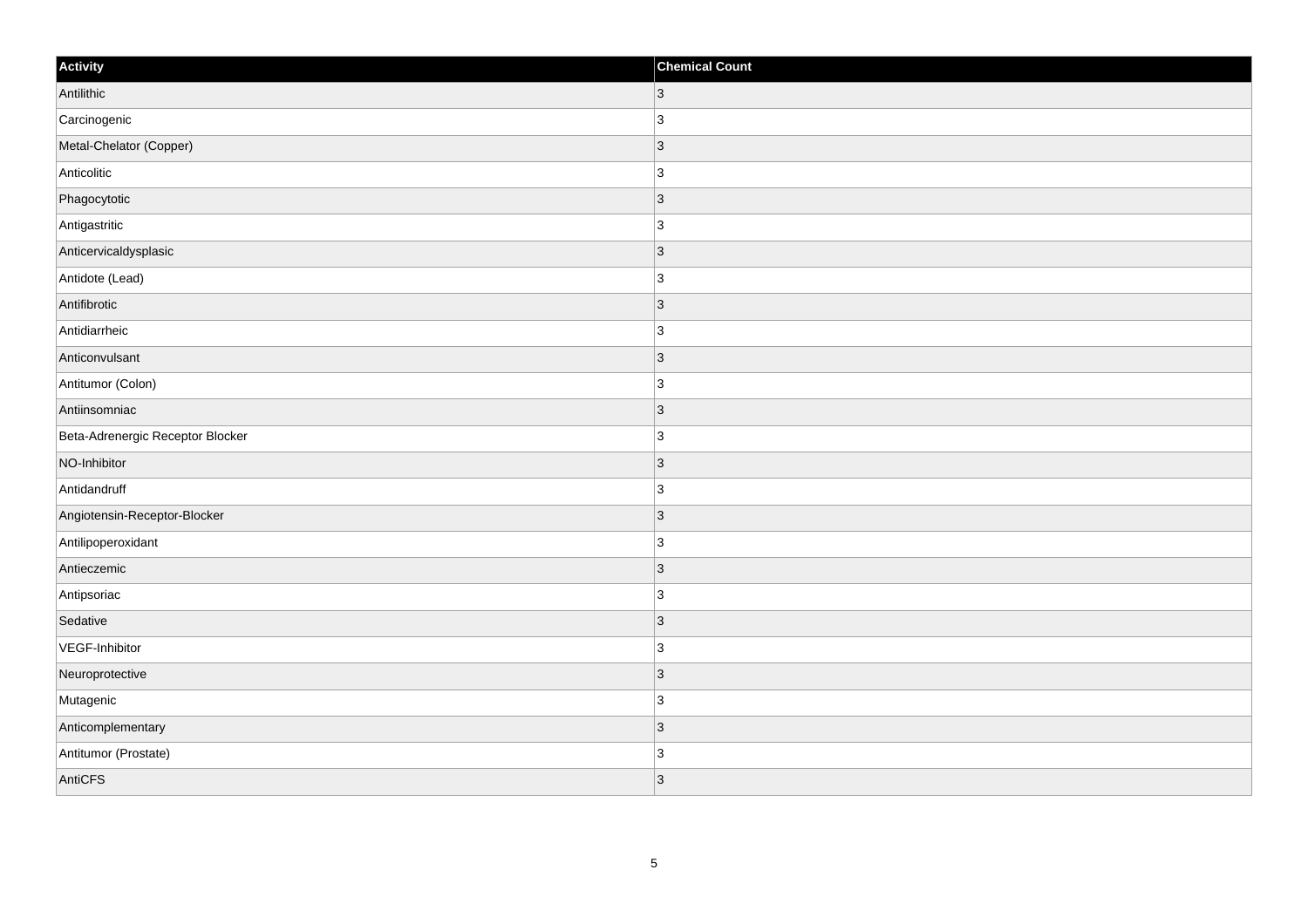| Activity              | <b>Chemical Count</b> |
|-----------------------|-----------------------|
| Antiflu               | $\overline{2}$        |
| Juvabional            | $\overline{c}$        |
| Antitrypanosomic      | $\overline{c}$        |
| PTK-Inhibitor         | $\vert$ 2             |
| Collagenic            | $\overline{2}$        |
| Antithyroid           | $\vert$ 2             |
| Antihyperkinetic      | $\overline{2}$        |
| AntiAGE               | $\overline{2}$        |
| Immunosuppressant     | $\overline{2}$        |
| Choleretic            | $ 2\rangle$           |
| Antipoliomyelitic     | $\overline{2}$        |
| Antiencephalopathic   | $\vert$ 2             |
| Mucogenic             | $\overline{2}$        |
| Antiphotophobic       | $\vert$ 2             |
| Antilepric            | $\overline{2}$        |
| Pigment               | $\vert$ 2             |
| Antinephritic         | $\overline{2}$        |
| Beta-Blocker          | $\vert$ 2             |
| Antigallstone         | $\overline{c}$        |
| Larvistat             | $\vert$ 2             |
| Antidote (Cadmium)    | $\overline{c}$        |
| Radioprotective       | $\vert$ 2             |
| NO-Synthase-Inhibitor | $\overline{2}$        |
| Astringent            | $\vert$ 2             |
| Antimalarial          | $\overline{2}$        |
| Inotropic             | $\vert$ 2             |
| CNS-Depressant        | $\overline{2}$        |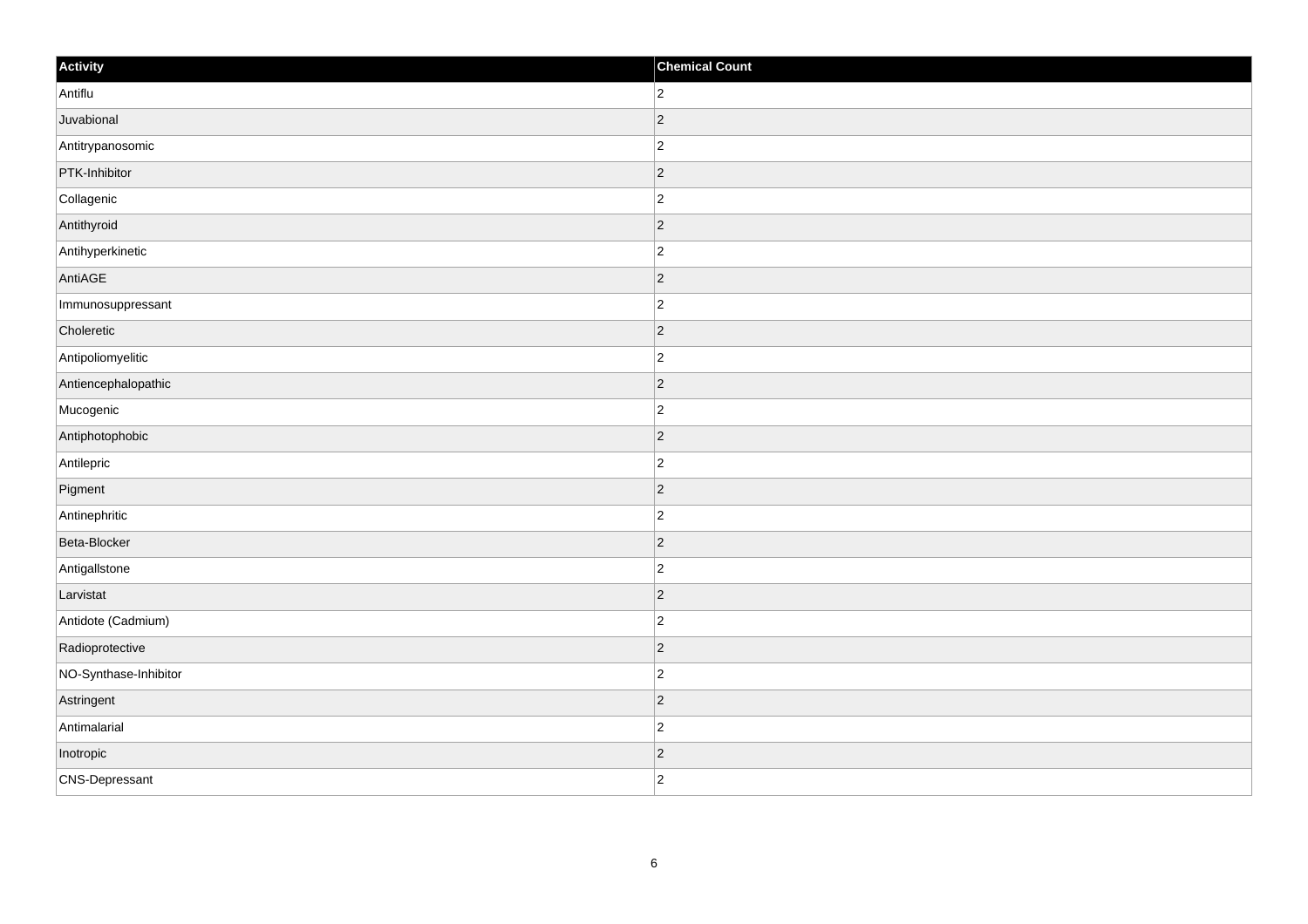| Activity                  | <b>Chemical Count</b> |
|---------------------------|-----------------------|
| Catabolic                 | $ 2\rangle$           |
| Tyrosinase-Inhibitor      | $\overline{2}$        |
| Differentiator            | $ 2\rangle$           |
| Antivaricose              | $\overline{c}$        |
| Antipodagric              | $\overline{2}$        |
| Antineuropathic           | $\overline{c}$        |
| Topoisomerase-I-Inhibitor | $ 2\rangle$           |
| MAO-Inhibitor             | $\overline{2}$        |
| Anticlastogen             | $ 2\rangle$           |
| Deiodinase-Inhibitor      | $ 2\rangle$           |
| Antipellagric             | $\overline{2}$        |
| Antiinfertility           | $ 2\rangle$           |
| Antitriglyceride          | $ 2\rangle$           |
| Vulnerary                 | $\overline{c}$        |
| Insectifuge               | $ 2\rangle$           |
| Antiosteoarthritic        | $\overline{2}$        |
| Antiaflatoxin             | $\overline{2}$        |
| Antiprostaglandin         | $\overline{c}$        |
| Antistroke                | $ 2\rangle$           |
| Antiencephalitic          | $\overline{c}$        |
| Tranquilizer              | $ 2\rangle$           |
| Antileukotriene           | $ 2\rangle$           |
| Candidicide               | $ 2\rangle$           |
| Antitumor (Skin)          | $\overline{c}$        |
| Antianginal               | $ 2\rangle$           |
| Antimyocarditic           | $\overline{c}$        |
| Anticheilitic             | $ 2\rangle$           |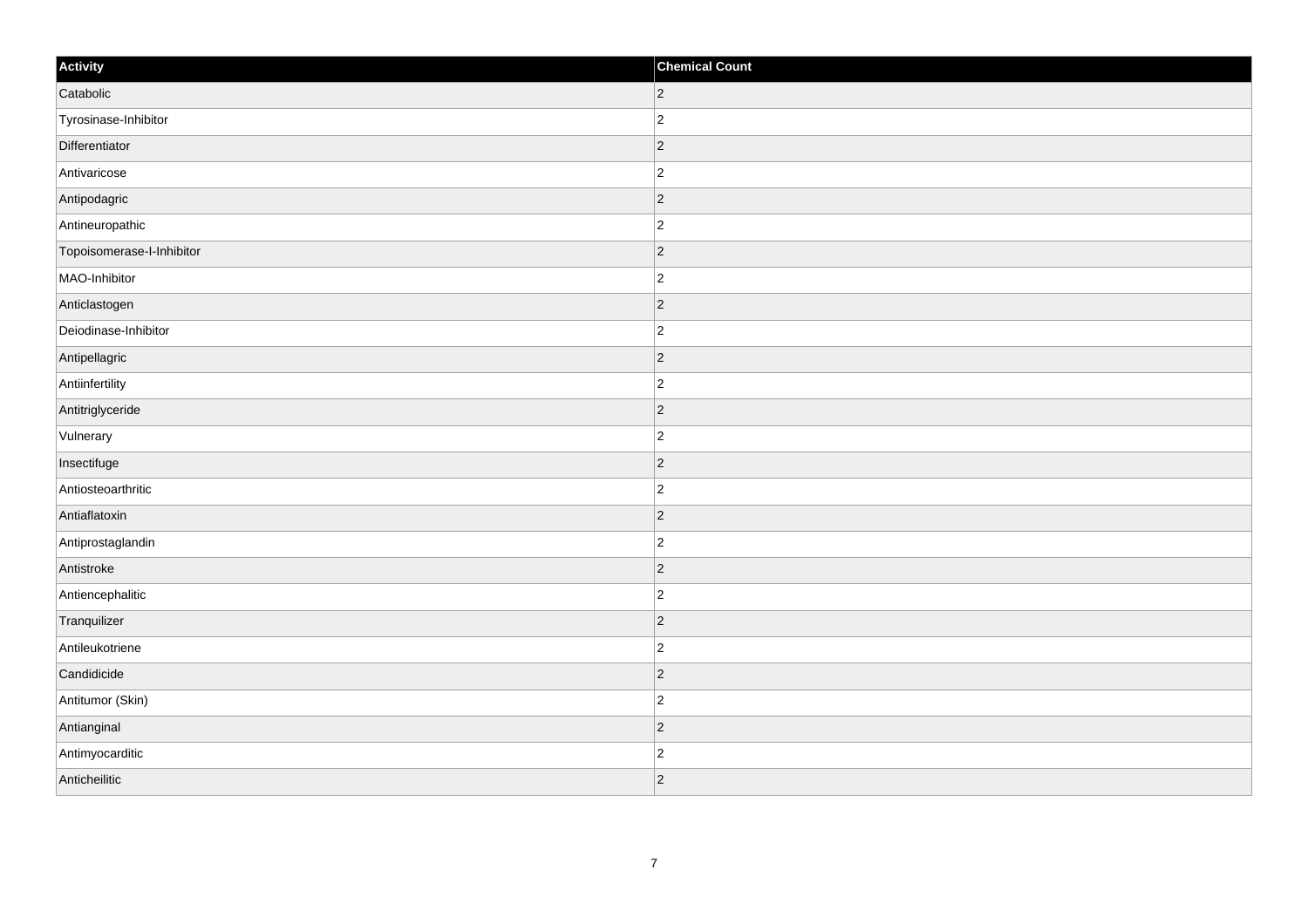| Activity                          | <b>Chemical Count</b> |
|-----------------------------------|-----------------------|
| Antiperiodontal                   | $ 2\rangle$           |
| Antidote (Aluminum)               | $ 2\rangle$           |
| Antiprostatitic                   | $\overline{2}$        |
| Quinone-Reductase-Inducer         | $ 2\rangle$           |
| Estrogenic                        | $ 2\rangle$           |
| Prostaglandin-Synthesis-Inhibitor | $ 2\rangle$           |
| iNOS-Inhibitor                    | $ 2\rangle$           |
| NADH-Oxidase-Inhibitor            | $\overline{2}$        |
| Antiendometriotic                 | $\vert$ 2             |
| Antihepatitic                     | $ 2\rangle$           |
| Diaphoretic?                      | $\overline{2}$        |
| Capillariprotective               | $\overline{2}$        |
| Anticold                          | $ 2\rangle$           |
| Dermatitigenic                    | $\overline{2}$        |
| Antianorectic                     | $ 2\rangle$           |
| Antiperistaltic                   | $ 2\rangle$           |
| Beta-Glucuronidase-Inhibitor      | $ 2\rangle$           |
| Sunscreen                         | $ 2\rangle$           |
| Anticephalagic                    | $ 2\rangle$           |
| 11B-HSD-Inhibitor                 | $\overline{2}$        |
| Glucosyl-Transferase-Inhibitor    | $ 2\rangle$           |
| Antiestrogenic                    | $ 2\rangle$           |
| Uterorelaxant                     | $ 2\rangle$           |
| Chelator                          | $\vert$ 2             |
| Antipodriac                       | $\vert$ 2             |
| Antielastase                      | $\vert$ 2             |
| Polyamine-Synthesis-Inhibitor     | $ 2\rangle$           |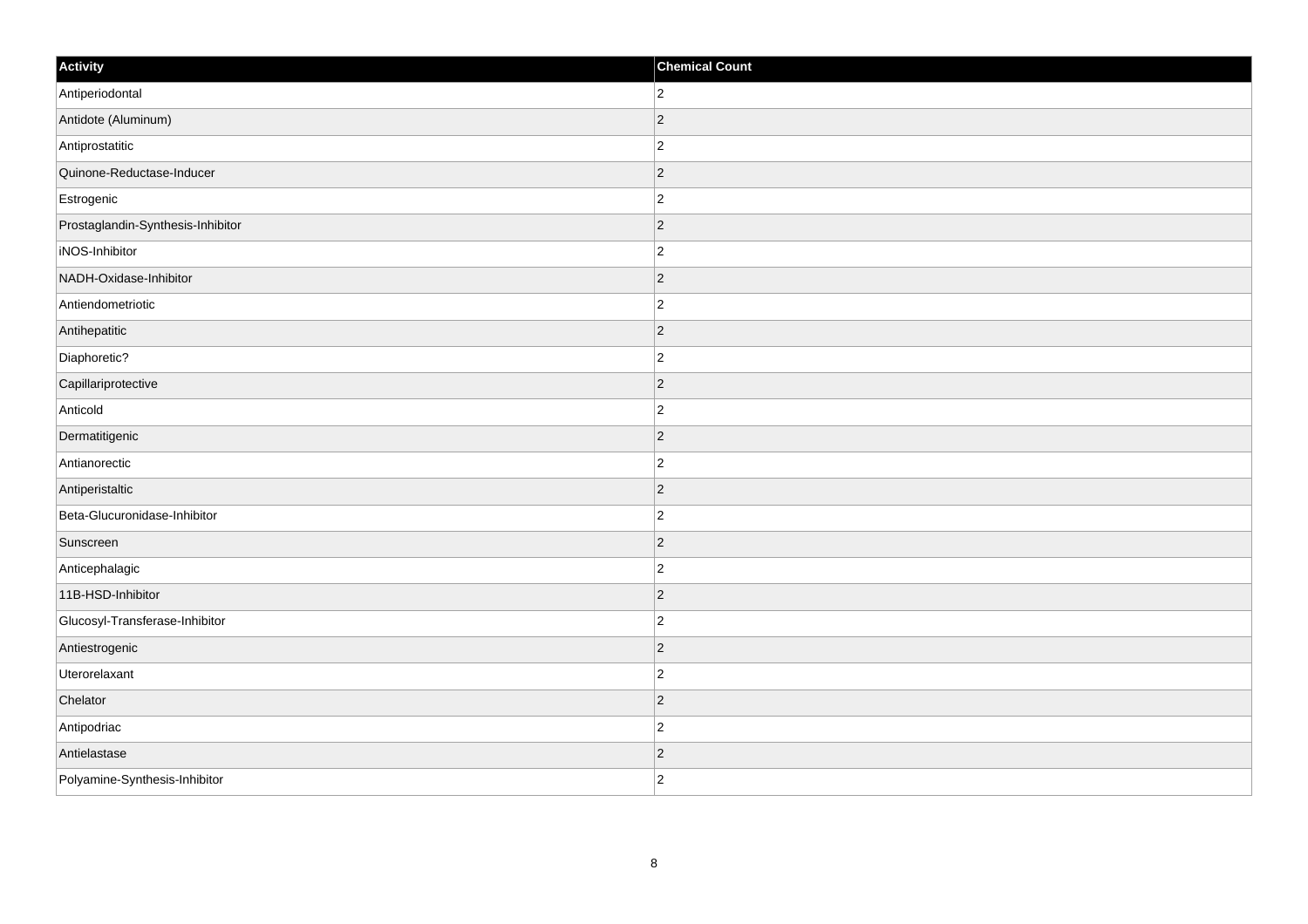| Activity                   | <b>Chemical Count</b> |
|----------------------------|-----------------------|
| Antianxiety                | $ 2\rangle$           |
| Aldehyde-Oxidase-Inhibitor | $\overline{c}$        |
| Calcium-Antagonist         | $ 2\rangle$           |
| Antiperiodic               | $\overline{c}$        |
| Hepatomagenic              | $\overline{c}$        |
| Antianemic                 | $\overline{c}$        |
| Spermigenic                | $\mathbf{1}$          |
| Copper-Antagonist          | $\mathbf{1}$          |
| Antipancreatitic           |                       |
| Antiichthyosic             | 1                     |
| Osteogenic                 | 1                     |
| Antidiscotic               |                       |
| Fistula-Preventive         | $\vert$ 1             |
| Bacteristat                | $\mathbf{1}$          |
| Antiprostanoid             | $\mathbf 1$           |
| Antimeasles                | $\mathbf{1}$          |
| Vasoconstrictor            | $\overline{1}$        |
| Erythrocytogenic           |                       |
| Aromatase-Inhibitor        | $\mathbf{1}$          |
| Antilymphomic              | $\mathbf 1$           |
| Prostaglandin-Sparer       | $\mathbf 1$           |
| Antiberiberi               | $\overline{1}$        |
| Antisunburn                | $\mathbf 1$           |
| Antioncychomycotic         | $\overline{1}$        |
| Ulcerogenic                | $\mathbf 1$           |
| Anticystitic               | 1                     |
| Dye                        | $\overline{1}$        |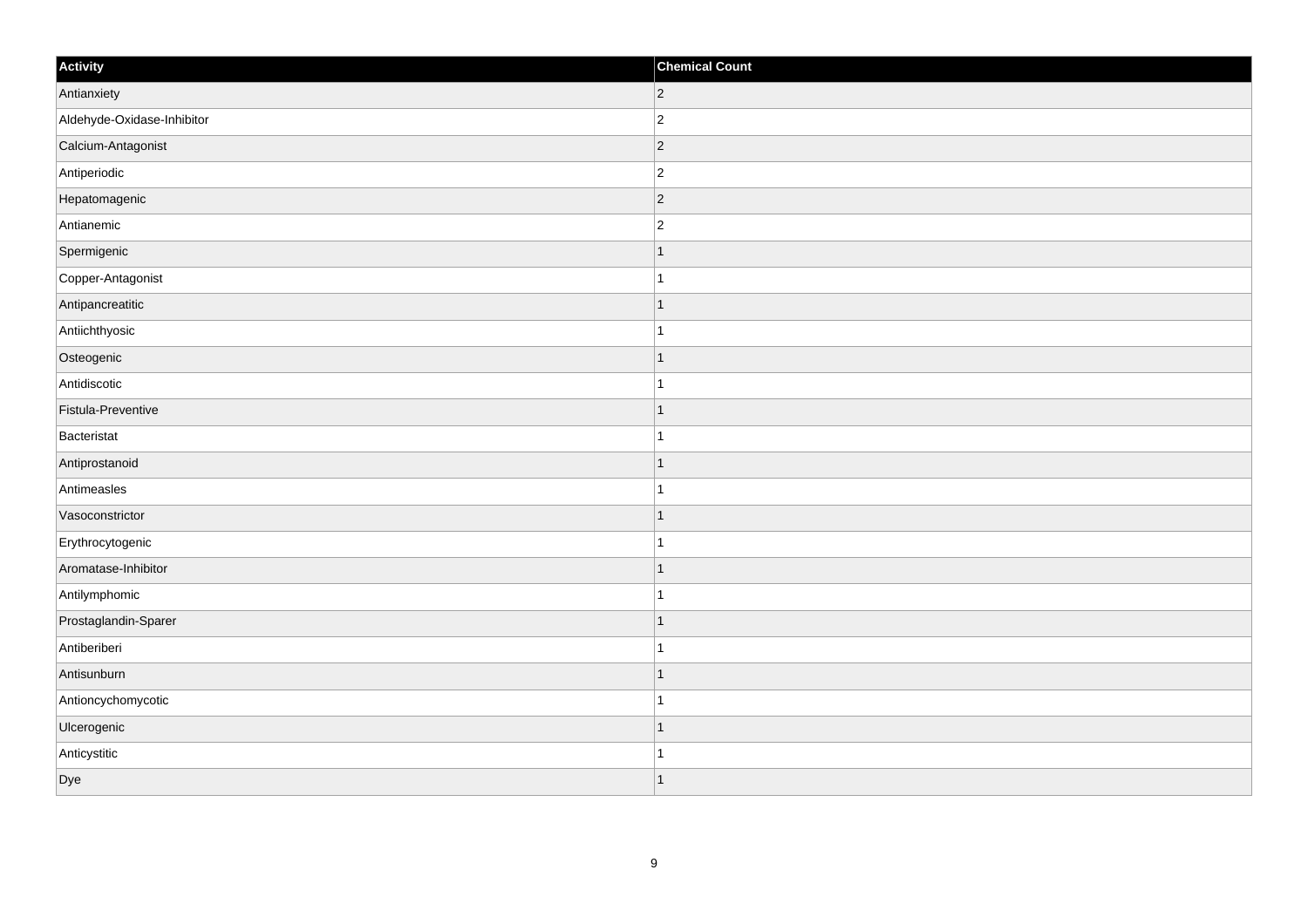| Activity                | <b>Chemical Count</b> |
|-------------------------|-----------------------|
| Antiviral?              | $\vert$ 1             |
| Progestational          | $\overline{1}$        |
| Hypouricemic            |                       |
| Antiatherogenic         | $\mathbf 1$           |
| Cardiotonic             | $\mathbf{1}$          |
| Antispasmophilic        |                       |
| Trichomonicide          | 1                     |
| Antihemorrhoidal        | $\mathbf 1$           |
| Anticorneotic           |                       |
| Diaphoretic             | $\mathbf 1$           |
| Androgenic?             | $\mathbf 1$           |
| Antiulcerogenic         | 1                     |
| Antilipolytic           | 1                     |
| Hypertensive            | $\mathbf 1$           |
| Antiarabiflavinotic     |                       |
| Capillarigenic          | $\mathbf{1}$          |
| Antineurasthenic        | $\mathbf 1$           |
| AntiGTF                 | $\mathbf 1$           |
| Memorigenic             | 1                     |
| Anticoeliac             | 1                     |
| Depressant              | $\overline{1}$        |
| Antitumor (Stomach)     | $\mathbf{1}$          |
| Antidysphagic           | 1                     |
| Calcium-Channel-Blocker | $\overline{1}$        |
| Antirhinitic            | $\overline{1}$        |
| Teratologic             | 1                     |
| Litholytic              | $\overline{1}$        |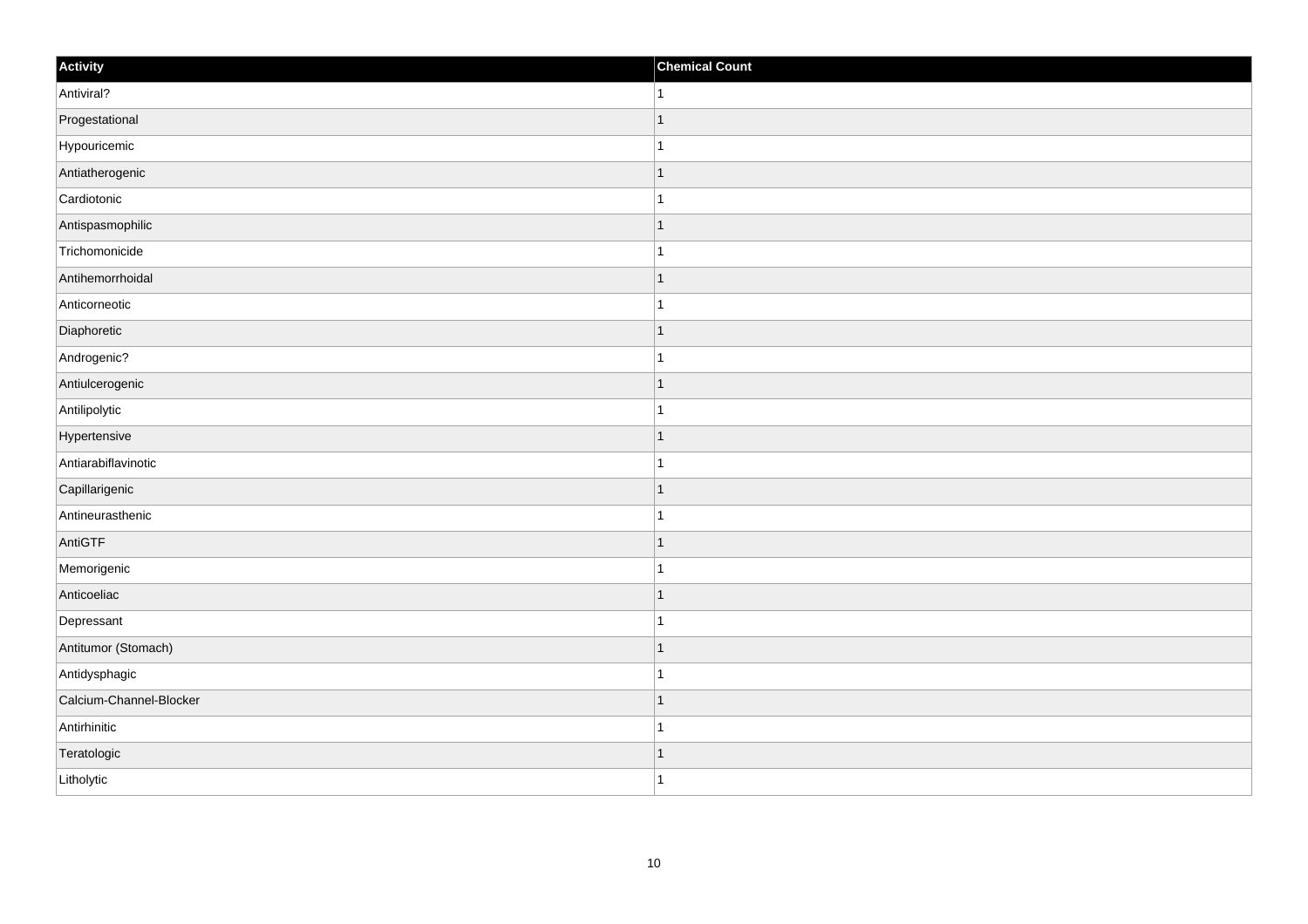| Activity                  | <b>Chemical Count</b> |
|---------------------------|-----------------------|
| Antichilblain             | $\vert$ 1             |
| Cytoprotective            | $\mathbf{1}$          |
| Antitumor (Gastric)       | $\mathbf 1$           |
| Antiinsomnic              | 1                     |
| Antidysenteric            | $\mathbf 1$           |
| Hepatotoxic               |                       |
| Antimitral-valve-prolapse | $\mathbf{1}$          |
| Stomachic                 | $\mathbf{1}$          |
| Antitumor (Bladder)       | $\mathbf 1$           |
| Antiimpotence             | $\mathbf{1}$          |
| P21-Inducer               | $\overline{1}$        |
| Gastroprotective          |                       |
| Antiprotozoal             | $\vert$ 1             |
| AntiMeniere's             | $\mathbf{1}$          |
| Antifibromyalgic          | $\mathbf 1$           |
| Interferon-Synergist      | $\mathbf{1}$          |
| Anticarcinomic            | $\mathbf 1$           |
| Comedolytic               |                       |
| Antitic                   | $\mathbf{1}$          |
| Antiototic                | $\mathbf{1}$          |
| Vasopressor               | $\mathbf 1$           |
| Antidermatotic            | $\overline{1}$        |
| Estrogenic?               | $\mathbf 1$           |
| Antiescherichic           | $\mathbf{1}$          |
| Antibradykinic            | $\mathbf 1$           |
| Antithiamin               | -1                    |
| Antiophidic               | $\mathbf{1}$          |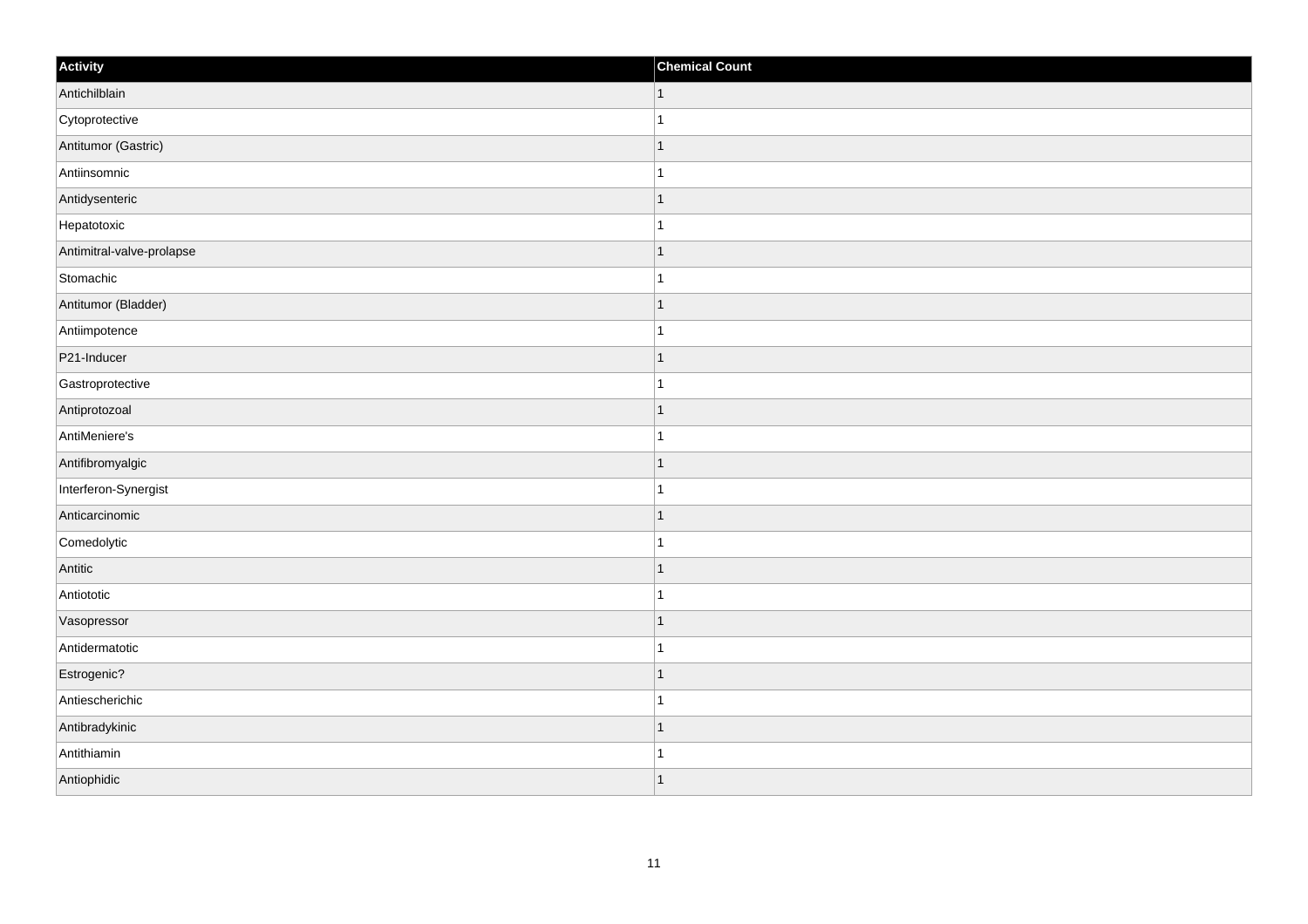| Activity             | <b>Chemical Count</b> |
|----------------------|-----------------------|
| Urinary-Acidulant    | $\vert$ 1             |
| Antihydrophobic      | $\overline{1}$        |
| NEP-Inhibitor        |                       |
| Encephalopathic      | $\mathbf 1$           |
| Antiacrodynic        | $\mathbf{1}$          |
| Antiprolactin        | -1                    |
| Antiendotoxic        | 1                     |
| IKK-Inhibitor        | $\mathbf 1$           |
| Antistreptococcic    |                       |
| Musculotropic        | $\mathbf 1$           |
| Anorectic?           | $\mathbf 1$           |
| Antiarteriosclerotic | $\mathbf 1$           |
| Antisilicotic        | 1                     |
| Antiheartburn        | $\mathbf 1$           |
| Detoxicant           |                       |
| Antitussive          | $\mathbf{1}$          |
| Antileukonychic      | $\mathbf 1$           |
| Plasmodicide         | $\mathbf 1$           |
| Antianorexic         | 1                     |
| Antiscorbutic        | 1                     |
| Antinesidioblastosic | $\overline{1}$        |
| Thermogenic          | $\mathbf{1}$          |
| Antiglycosuric       | 1                     |
| Acidulant            | $\overline{1}$        |
| Antitumor (Ovary)    | $\mathbf 1$           |
| Antipermeability     | 1                     |
| Antikeshan           | $\overline{1}$        |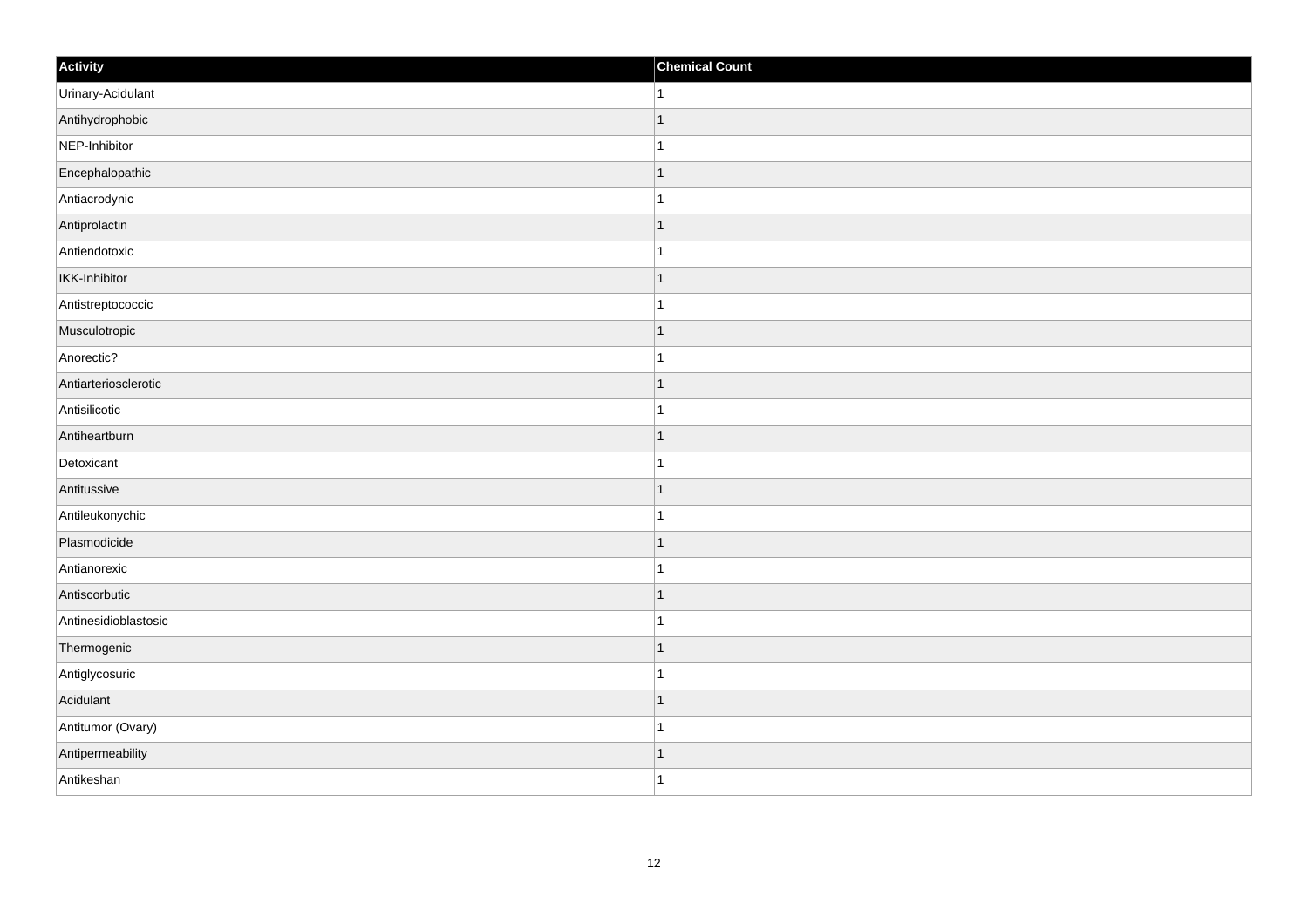| Activity                | <b>Chemical Count</b> |
|-------------------------|-----------------------|
| Antidyskinetic          | $\vert$ 1             |
| HIV-RT-Inhibitor        | $\overline{1}$        |
| Bradycardiac            | 1                     |
| Antiretinopathic        | 1                     |
| Sweetener               | $\mathbf 1$           |
| Leptingenic             |                       |
| 5-HT-Inhibitor          | $\mathbf{1}$          |
| P450-Inhibitor          | $\mathbf{1}$          |
| Antianaphylactic        | $\mathbf 1$           |
| Antipurpuric            | 1                     |
| Antimenorrhagic         | 1                     |
| Serotoninergic          |                       |
| Interleukin-6-Inhibitor | $\vert$ 1             |
| Anticardiospasmic       | $\mathbf{1}$          |
| COMT-Inhibitor          | $\mathbf 1$           |
| Antiozenic              | $\mathbf{1}$          |
| Antihypoglycemic        | $\mathbf 1$           |
| Fibrinolytic            |                       |
| Bactericide             | $\mathbf{1}$          |
| Antimastitic            | $\mathbf 1$           |
| Psychotropic            | $\mathbf 1$           |
| Anticancer (Lung)       | $\mathbf{1}$          |
| Cold-preventive         | $\mathbf 1$           |
| Antithrombogenic        | $\mathbf{1}$          |
| Uterotrophic            | $\mathbf{1}$          |
| Antihyperkeratotic      | 1                     |
| Neurotransmitter        | 1                     |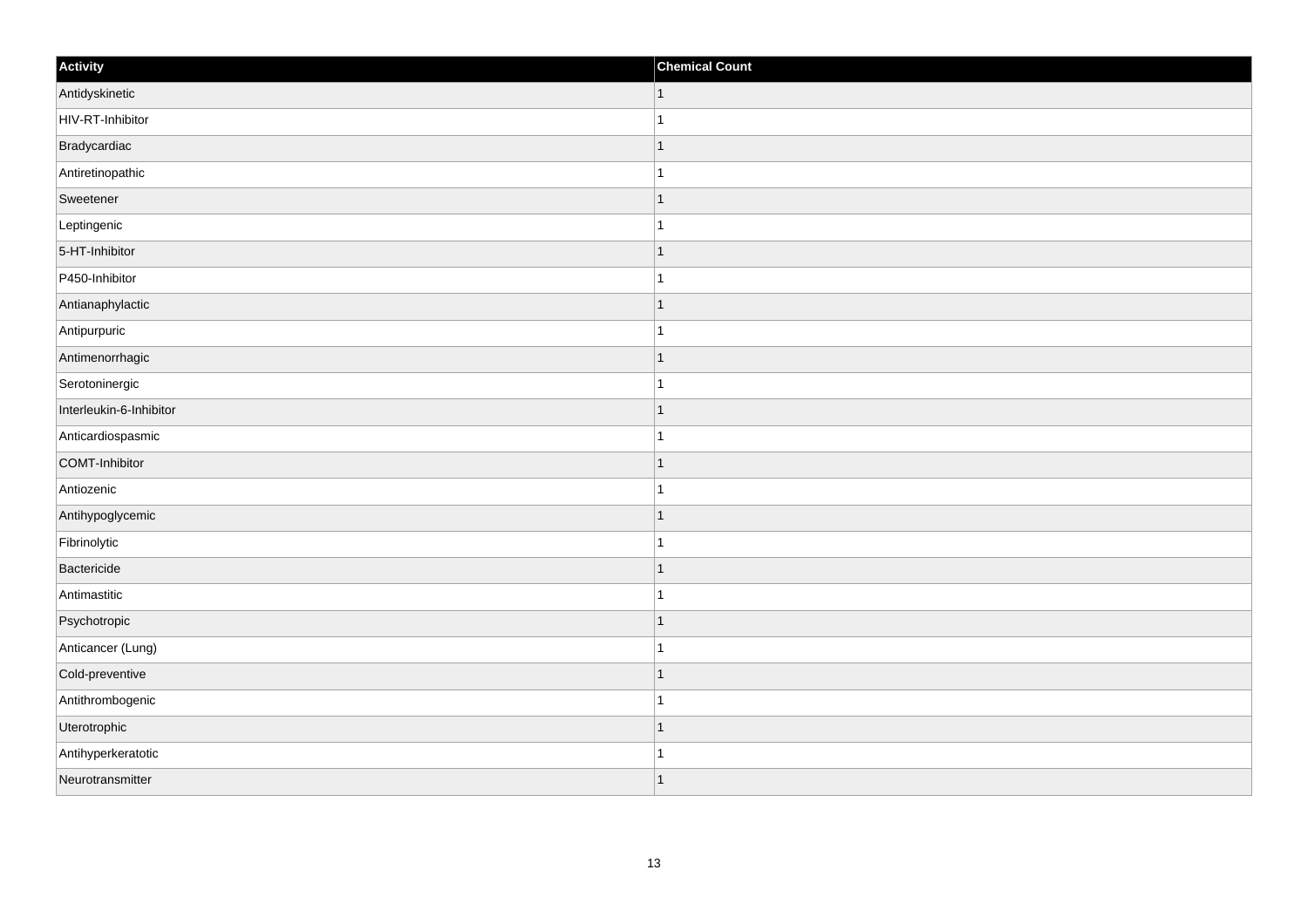| Activity              | <b>Chemical Count</b> |
|-----------------------|-----------------------|
| Ergogenic             | $\vert$ 1             |
| Prostaglandigenic     | $\mathbf{1}$          |
| Antienterotic         |                       |
| Ubiquiot              | $\overline{1}$        |
| Antiherpetic?         | $\overline{1}$        |
| Myoprotective         | $\mathbf 1$           |
| AntiCVI               | $\mathbf 1$           |
| <b>DNA-Protective</b> | $\mathbf 1$           |
| Anthelmintic          |                       |
| Antipolio             | $\mathbf{1}$          |
| AntiNF-kB             | $\mathbf{1}$          |
| Antihemorrhagic       | $\mathbf 1$           |
| MMP-9-Inhibitor       | $\mathbf{1}$          |
| Diagnostic            | $\mathbf 1$           |
| Antiplatelet          | 1                     |
| Poultice              | $\vert$ 1             |
| Hyperglycemic         | $\mathbf 1$           |
| Antiapoplectic        | $\vert$ 1             |
| Antiseborrheic        | $\mathbf{1}$          |
| Antineuramidase       | 1                     |
| Tineacide             | $\mathbf{1}$          |
| Antigout              | $\vert$ 1             |
| Mast-Cell-Stabilizer  | $\mathbf 1$           |
| Anticoagulant         | $\mathbf 1$           |
| Deodorant             | $\mathbf{1}$          |
| Antipharyngitic       | $\vert$ 1             |
| Antileishmanic        | $\overline{1}$        |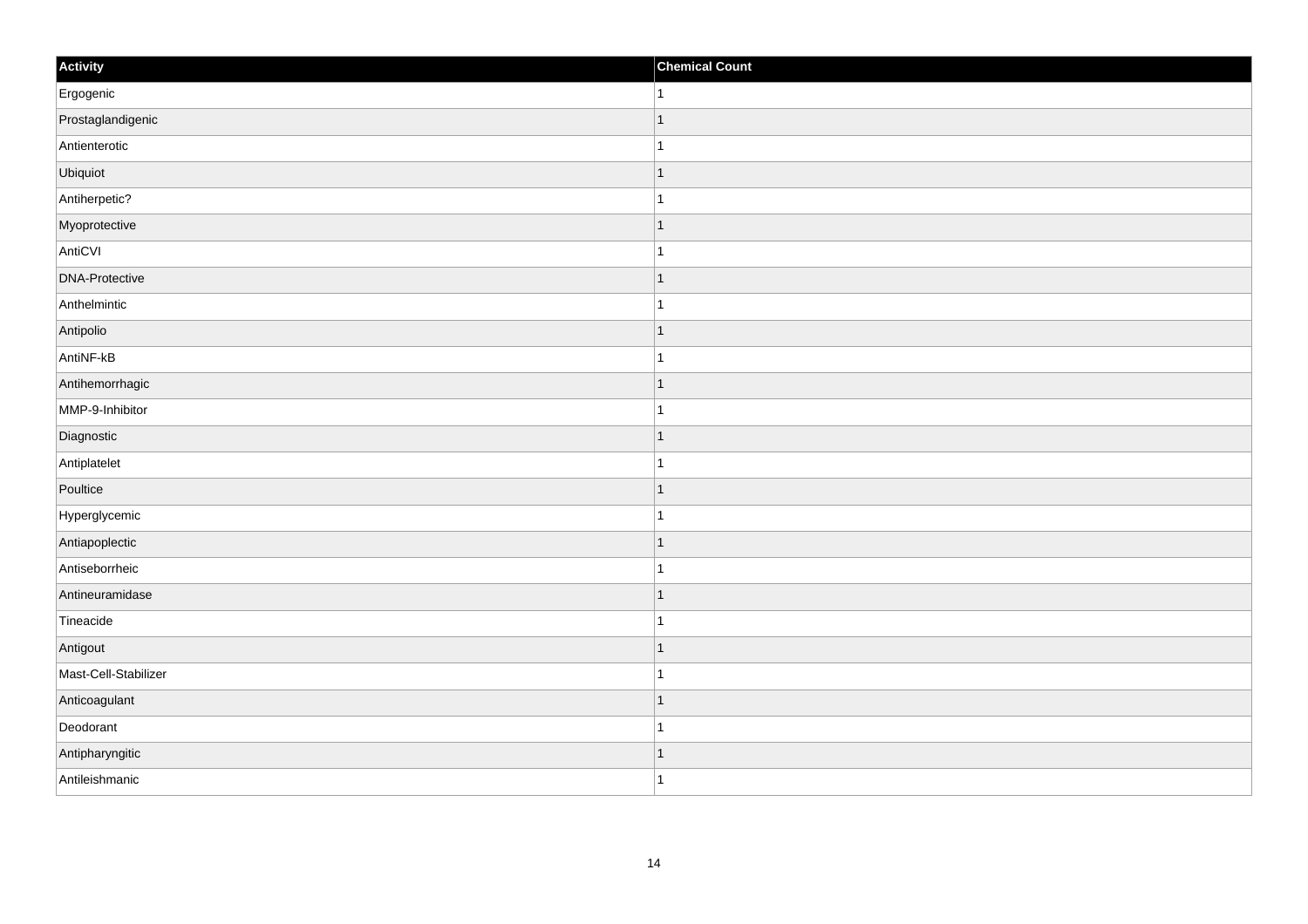| Activity                      | <b>Chemical Count</b>    |
|-------------------------------|--------------------------|
| Phospholipase-Inhibitor       | $\vert$ 1                |
| Antidyspeptic                 |                          |
| Calcium-Antagonist?           |                          |
| Teratogenic                   |                          |
| Antigingivitic                |                          |
| Lithogenic                    |                          |
| Cytochrome-P450-1A2-Inhibitor | $\overline{\phantom{a}}$ |
| Absorbent                     | 1                        |
| Peristaltic                   |                          |
| Antidote (Paraquat)           |                          |
| Stimulant                     |                          |
| Antifuruncular                |                          |
| Keratolytic                   | -1                       |
| Anticarpal-Tunnel             | 1                        |
| Copper-Chelator               |                          |
| Antipapillomic                |                          |
| Antiichythyotic               |                          |
| Oviposition-Stimulant         |                          |
| Antialopecic                  | 1                        |
| Antifertility                 |                          |
| Anticapillary-Fragility       |                          |
| Colorant                      |                          |
| Antithyrotoxic                |                          |
| Antiosteotic                  |                          |
| Antihyperlipidemic            |                          |
| Asthma-preventive             |                          |
| Antierythemic                 |                          |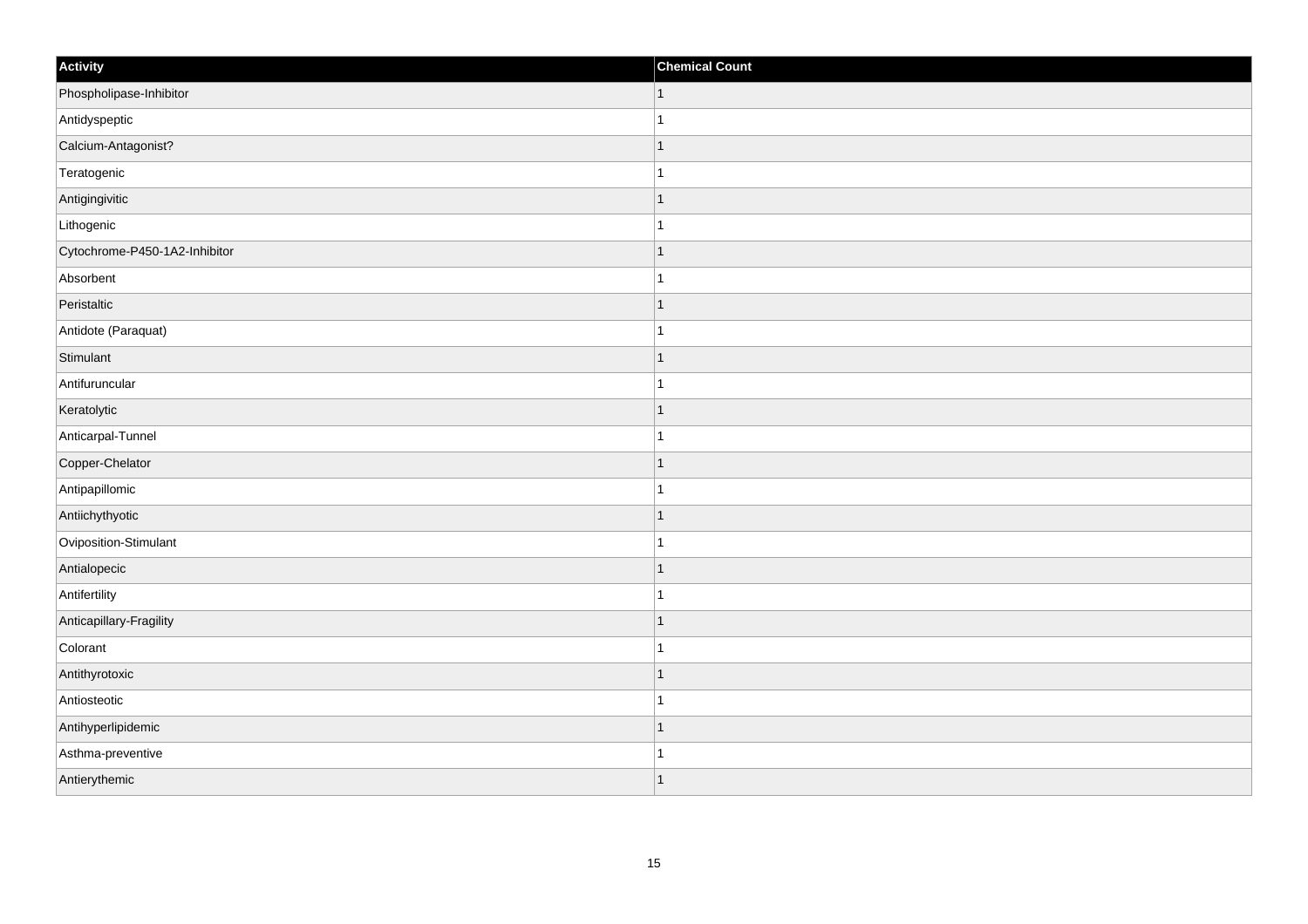| Activity              | <b>Chemical Count</b>    |
|-----------------------|--------------------------|
| AntiBPH               | 1                        |
| Circulotonic          |                          |
| Antionychyotic        |                          |
| Uricosuric            | 1                        |
| Emollient             | 1                        |
| Antiacrodermatitic    |                          |
| Antixerophthalmic     |                          |
| Antiporphyric         | 1                        |
| Proliferant           |                          |
| ICAM-1-Inhibitor      | -1                       |
| Antiatheromic         | 1                        |
| Cardiotoxic           |                          |
| Antistomatitic        |                          |
| Antinitrosic          |                          |
| Tumorigenic           |                          |
| Mucolytic             | 1                        |
| Antivaginitic         | 1                        |
| Antipneumonic         | ٠                        |
| Antishingles          |                          |
| Antineuritic          | $\overline{\phantom{a}}$ |
| Tonic                 |                          |
| Memory-Enhancer       | 1                        |
| Allelopathic          | 1                        |
| Antipityriasic        |                          |
| PKC-Inhibitor         |                          |
| Calmodulin-Antagonist | 1                        |
| Antisclerodermic      | 1                        |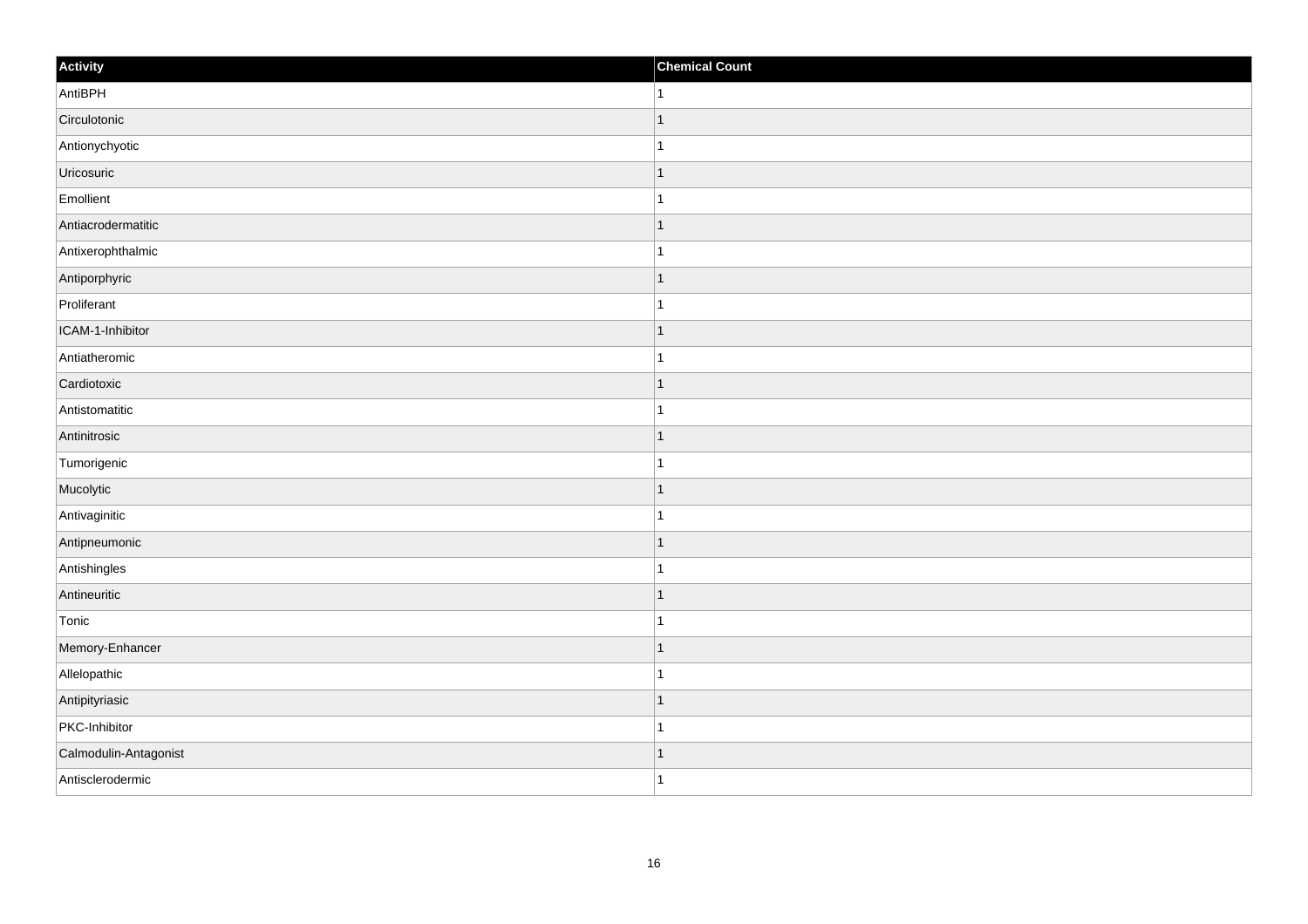| Activity                | <b>Chemical Count</b> |
|-------------------------|-----------------------|
| Antinephrolytic         | $\vert$ 1             |
| Testosteronigenic       | $\overline{1}$        |
| Antiglossitic           | 1                     |
| MAO-A-Inhibitor         | 1                     |
| Anticirrhotic           | $\mathbf 1$           |
| Acetylcholinergic       |                       |
| Antikeratitic           | $\mathbf{1}$          |
| PGE2-Inhibitor          | $\mathbf{1}$          |
| Antidysgeuzic           | $\mathbf 1$           |
| HIF-1alpha-Inhibitor    | 1                     |
| Antirenitic             | 1                     |
| AntiMS                  |                       |
| Antigastric             | $\vert$ 1             |
| Antitumor (brain)       | $\mathbf{1}$          |
| Antiparotitic           | $\mathbf 1$           |
| Antiinfective           | $\mathbf{1}$          |
| P450-Inducer            | $\overline{1}$        |
| Antidote (lodine)       |                       |
| Antiamblyopic           | $\mathbf{1}$          |
| Antifibrosarcomic       | $\mathbf 1$           |
| Interferonogenic        | $\mathbf 1$           |
| Anticarcinomic (Breast) | $\overline{1}$        |
| COMP-Inhibitor          | $\mathbf 1$           |
| Antitinnitic            | $\mathbf{1}$          |
| Antihypnotic            | $\mathbf{1}$          |
| Nodulation-Signal       | -1                    |
| Expectorant             | $\overline{1}$        |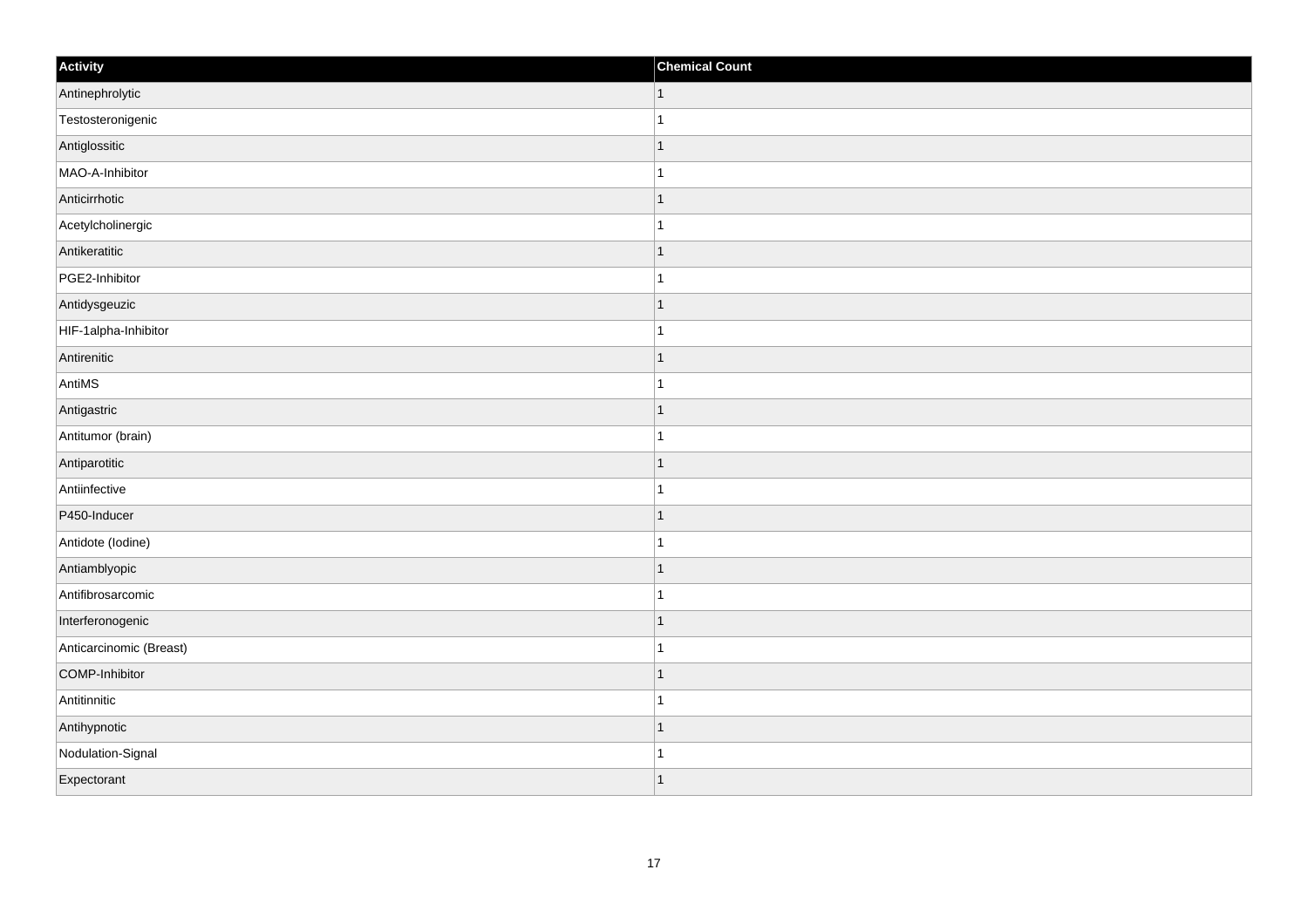| Activity                  | <b>Chemical Count</b>    |
|---------------------------|--------------------------|
| Antiakathisic             | 1                        |
| ATPase-Inhibitor          |                          |
| Antimastalgic             |                          |
| Protisticide              | 1                        |
| Insecticide               | 1                        |
| <b>CNS-Stimulant</b>      |                          |
| Antithrombic              |                          |
| Antiorchitic              | -1                       |
| Antihyperactivity         |                          |
| Antideliriant             | -1                       |
| Energizer                 | 1                        |
| AntiADD                   |                          |
| AP-1-Inhibitor            |                          |
| Antilupus                 |                          |
| Propecic                  |                          |
| Antienteritic             | 1                        |
| Antibackache              | 1                        |
| Antinyctalopic            |                          |
| Tyrosine-Kinase-Inhibitor |                          |
| AntiCTS                   | -1                       |
| Anorexic                  |                          |
| Antivertigo               | $\overline{\phantom{a}}$ |
| Hypolipidemic             |                          |
| Cardiomyopathogenic       | $\overline{\phantom{a}}$ |
| Antispare-Tire            | -1                       |
| Antineurotic              | -1                       |
| Antihematuric             | $\overline{1}$           |